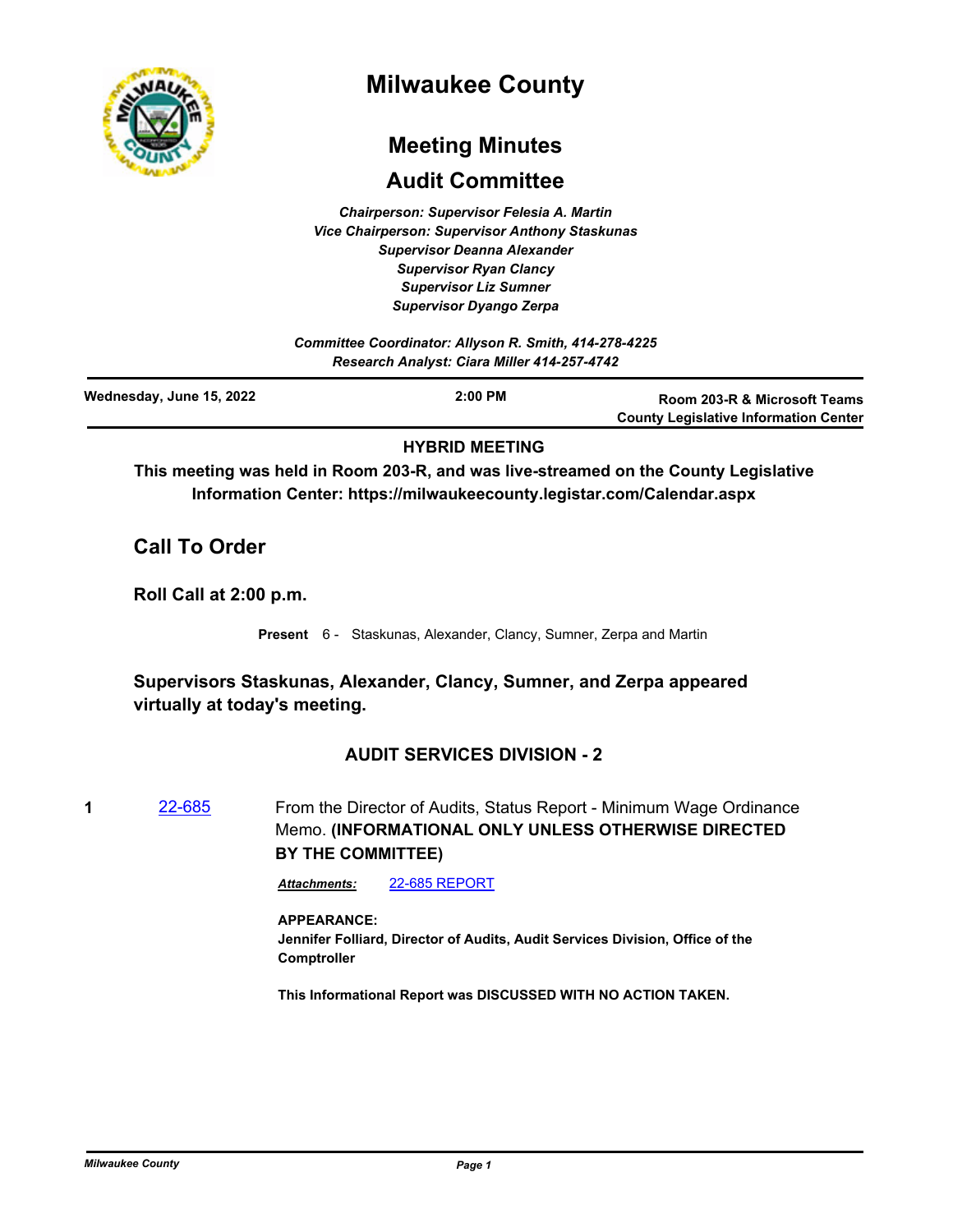**2** [22-559](http://milwaukeecounty.legistar.com/gateway.aspx?m=l&id=/matter.aspx?key=12219) From the Director of Audits, a status report - The Rock Audit **(INFORMATIONAL ONLY UNLESS OTHERWISE DIRECTED BY THE COMMITTEE) (5/18/22: Laid Over for One Meeting; 06/15/22: Postponed to a Day Certain)**

> [22-559 REPORT](http://MilwaukeeCounty.legistar.com/gateway.aspx?M=F&ID=746a744e-5042-4bd2-a7af-2958144a05ec.pdf) [22-559 ASD HIGHLIGHTS](http://MilwaukeeCounty.legistar.com/gateway.aspx?M=F&ID=86b7d9ff-1673-469a-9f99-4286f3819a35.pdf) [22-559 STATUS OF ASD RECOMMENDATIONS](http://MilwaukeeCounty.legistar.com/gateway.aspx?M=F&ID=ebf3c4b8-b267-4175-9b70-ceadbcae4900.pdf) [22-559 POWERPOINT \(received 06/15/22\)](http://MilwaukeeCounty.legistar.com/gateway.aspx?M=F&ID=e2ac1b56-5eed-4c72-b0e1-a625968988e0.pdf) [22-559 BPC INCLUSION GOALS \(received 06/15/22\)](http://MilwaukeeCounty.legistar.com/gateway.aspx?M=F&ID=baa53015-838b-4d04-b3de-7d796c76e91f.pdf) [22-559 TBE LETTER - THE ROCK \(received 06/15/22\)](http://MilwaukeeCounty.legistar.com/gateway.aspx?M=F&ID=d34e73bc-c9f5-4f1d-b9d3-64cc3dc41afe.pdf) [22-559 Community Benefits Compliance Plan \(received 06/15/22\)](http://MilwaukeeCounty.legistar.com/gateway.aspx?M=F&ID=f3f657b0-6b72-4130-8024-0a8fd7134615.pdf) *Attachments:*

#### **APPEARANCES:**

**Jennifer Folliard, Director of Audits, Audit Services Division, Office of the Comptroller Aaron Hertzberg, Director, Department of Administrative Services Supervisor Kathleen Vincent, District 11**

**A motion was made by Supervisor Staskunas that this Informational Report be POSTPONED TO A DAY CERTAIN (September 2022 Cycle). The motion PREVAILED by the following vote:**

- **Aye:** 4 Staskunas, Alexander, Zerpa and Martin
- **No:** 2 Clancy and Sumner

### **E-COMMENTS - 1**

**3** [22-38](http://milwaukeecounty.legistar.com/gateway.aspx?m=l&id=/matter.aspx?key=11860) eComments submitted to the Committee on Audit via the County Legislative Information Center (CLIC). **(INFORMATIONAL ONLY UNLESS OTHERWISE DIRECTED BY THE COMMITTEE)**

> \*The Office of the County Clerk collects eComments via CLIC, and appends these official public records to Reference File No. 22-38 at the conclusion of each meeting.

**There were no appearances for Item 3.** 

**There were no eComments submitted for the June 15, 2022, meeting.** 

**The June 15, 2022, record of eComments was DISCUSSED WITH NO ACTION TAKEN.**